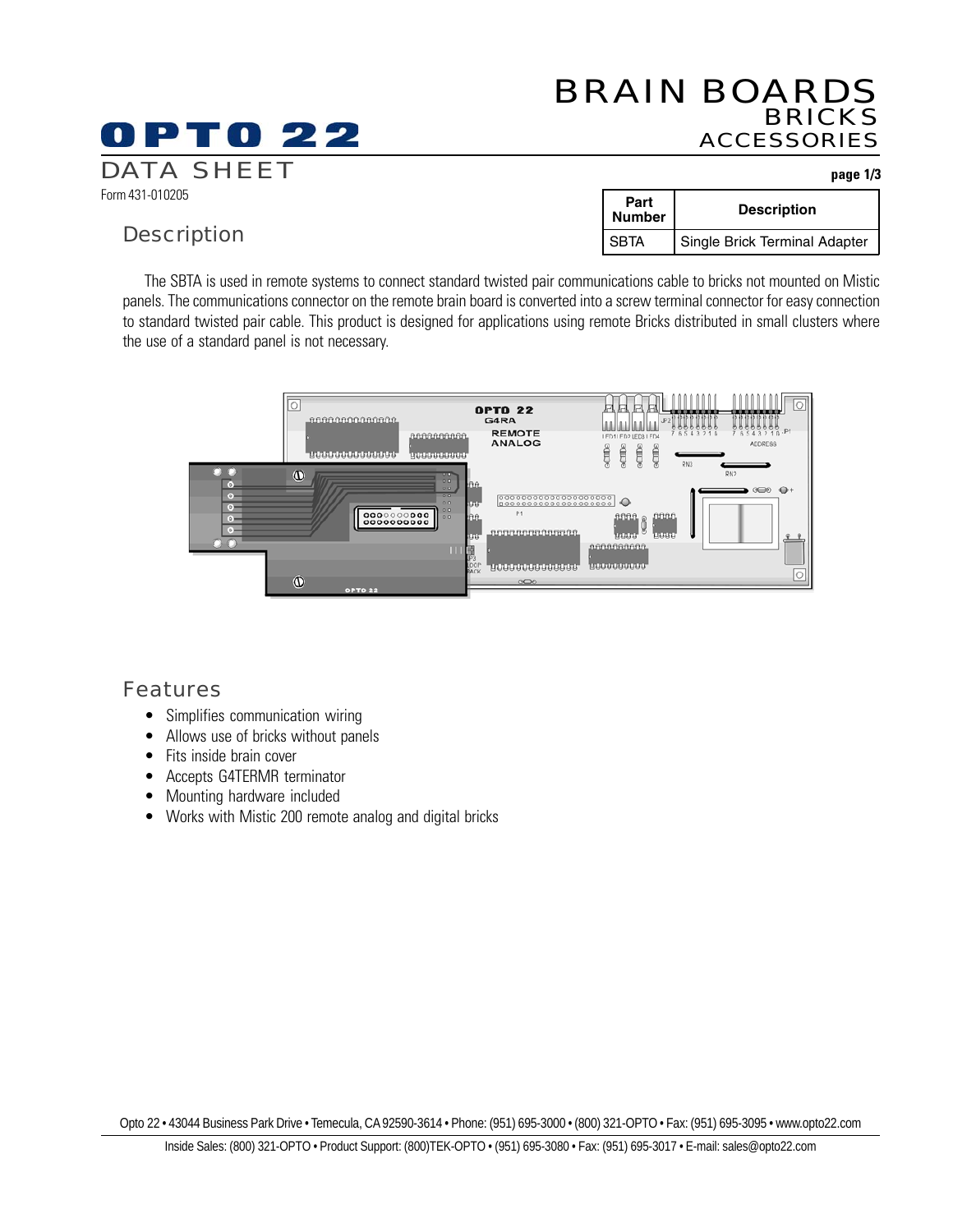# BRAIN BOARDS BRICKS ACCESSORIES

# **OPTO 22** DATA SHEET **page 2/3**

Form 431-010205

#### Installation



Opto 22 • 43044 Business Park Drive • Temecula, CA 92590-3614 • Phone: (951) 695-3000 • (800) 321-OPTO • Fax: (951) 695-3095 • www.opto22.com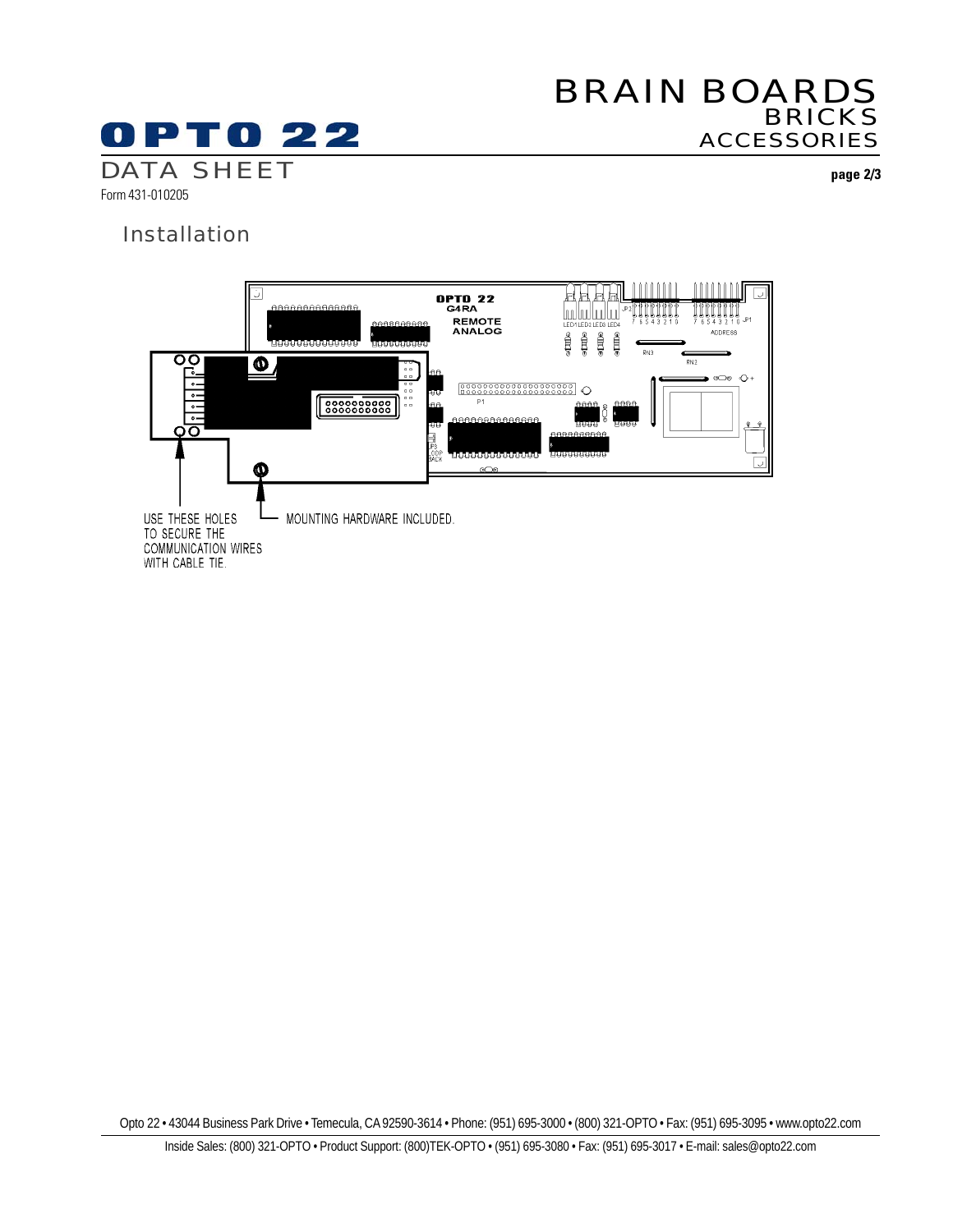# **OPTO 22** DATA SHEET **page 3/3**

# BRAIN BOARDS BRICKS ACCESSORIES

Form 431-010205

# **Dimensions**



Opto 22 • 43044 Business Park Drive • Temecula, CA 92590-3614 • Phone: (951) 695-3000 • (800) 321-OPTO • Fax: (951) 695-3095 • www.opto22.com

Inside Sales: (800) 321-OPTO • Product Support: (800)TEK-OPTO • (951) 695-3080 • Fax: (951) 695-3017 • E-mail: sales@opto22.com © 1991–2001 Opto 22. All rights reserved. All trademarks, trade names, logos, and service marks referenced herein belong to their respective companies.